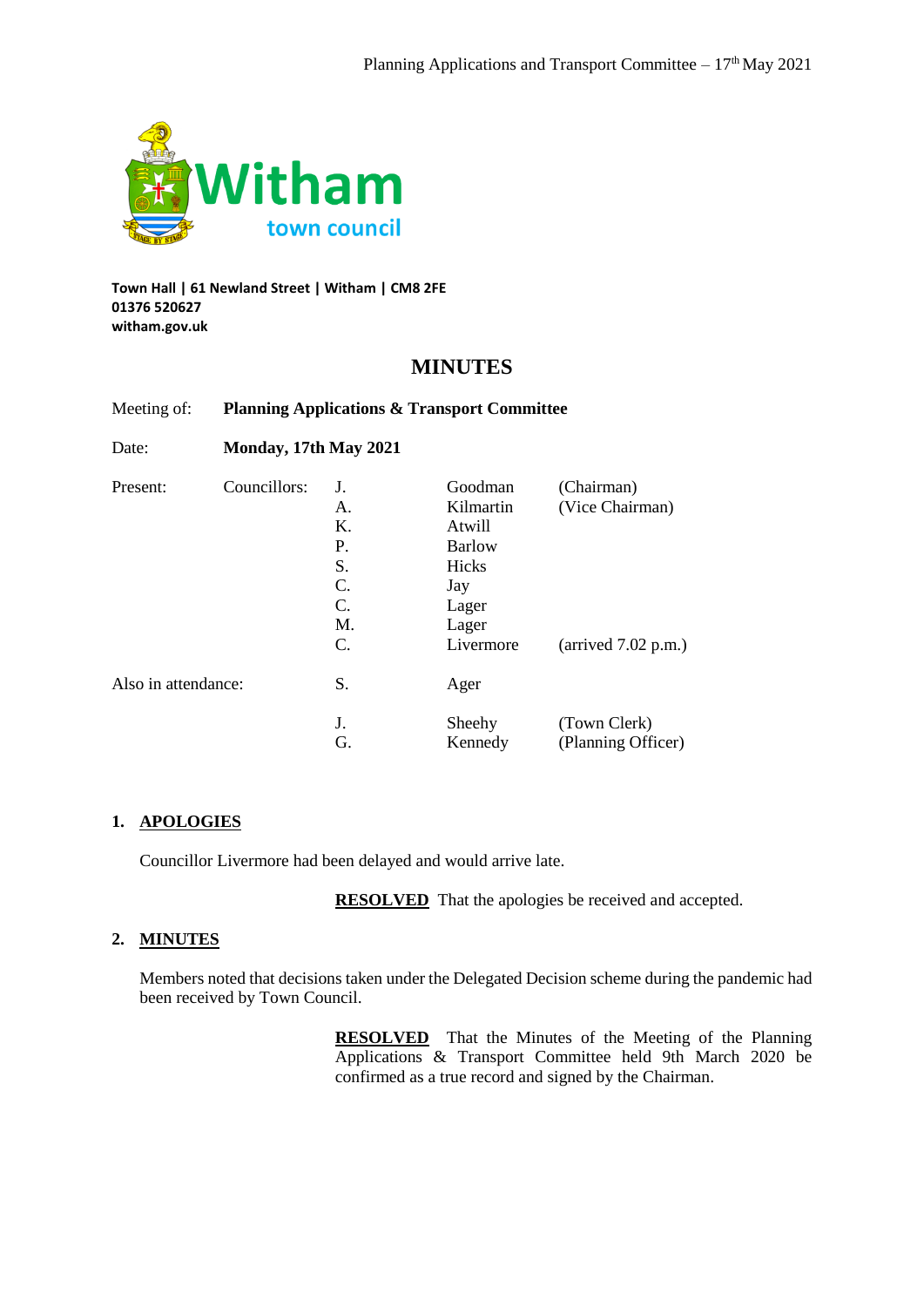#### **3. INTERESTS**

Councillor Barlow declared a pecuniary interest in 21/01069/HH – Rivendell, Chalks Road, Witham as he was the applicant and other Members declared non-pecuniary interests.

## **4. QUESTIONS AND REPRESENTATIONS FROM MEMBERS OF THE PUBLIC**

There were no members of the press or public present.

## **5. PART 1 APPLICATIONS**

| 21/01155/HH         | 8 Powers Hall End, Witham                                                                                                                                                                                                                                                                                              |  |  |  |
|---------------------|------------------------------------------------------------------------------------------------------------------------------------------------------------------------------------------------------------------------------------------------------------------------------------------------------------------------|--|--|--|
|                     | Single storey rear extension                                                                                                                                                                                                                                                                                           |  |  |  |
| <b>NO OBJECTION</b> |                                                                                                                                                                                                                                                                                                                        |  |  |  |
| 21/01609/HH         | <b>Rivendell, Chalks Road, Witham</b><br>First floor rear extension and alterations to existing dwelling                                                                                                                                                                                                               |  |  |  |
|                     | Councillor Barlow had declared a pecuniary interest and other<br>Members declared non-pecuniary interests.                                                                                                                                                                                                             |  |  |  |
|                     | It was agreed that it would be inappropriate to consider this application<br>made by Councillor Barlow.                                                                                                                                                                                                                |  |  |  |
|                     | <b>RESOLVED</b> That the application be received and noted.                                                                                                                                                                                                                                                            |  |  |  |
| 21/01224/HH         | 23 St Nicholas Road, Witham<br>Single storey rear/side extensions                                                                                                                                                                                                                                                      |  |  |  |
|                     | <b>NO OBJECTION</b>                                                                                                                                                                                                                                                                                                    |  |  |  |
| 21/01240/FUL        | <u> Units 1 – 5 Waterside Business Park, Eastways, Witham</u><br>Change of Use from Use Class E (Commercial, Business and Service)<br>and B8 (Storage or distribution), to allow a flexible use under Use<br>Classes E (Commercial, Business and Service), B2 (General<br>industrial) or B8 (Storage or distribution). |  |  |  |
|                     | <b>NO OBJECTION</b>                                                                                                                                                                                                                                                                                                    |  |  |  |
| 21/01260/HH         | 23 Bluebell Close, Witham<br>Single storey rear extension                                                                                                                                                                                                                                                              |  |  |  |
|                     | <b>NO OBJECTION</b>                                                                                                                                                                                                                                                                                                    |  |  |  |
| 21/01333/HH         | <b>Cedar Gables, Hatfield Road, Witham</b><br>Conversion of integral garage to habitable accommodation, rendering<br>to front elevation and relocation of front door                                                                                                                                                   |  |  |  |

# **NO OBJECTION**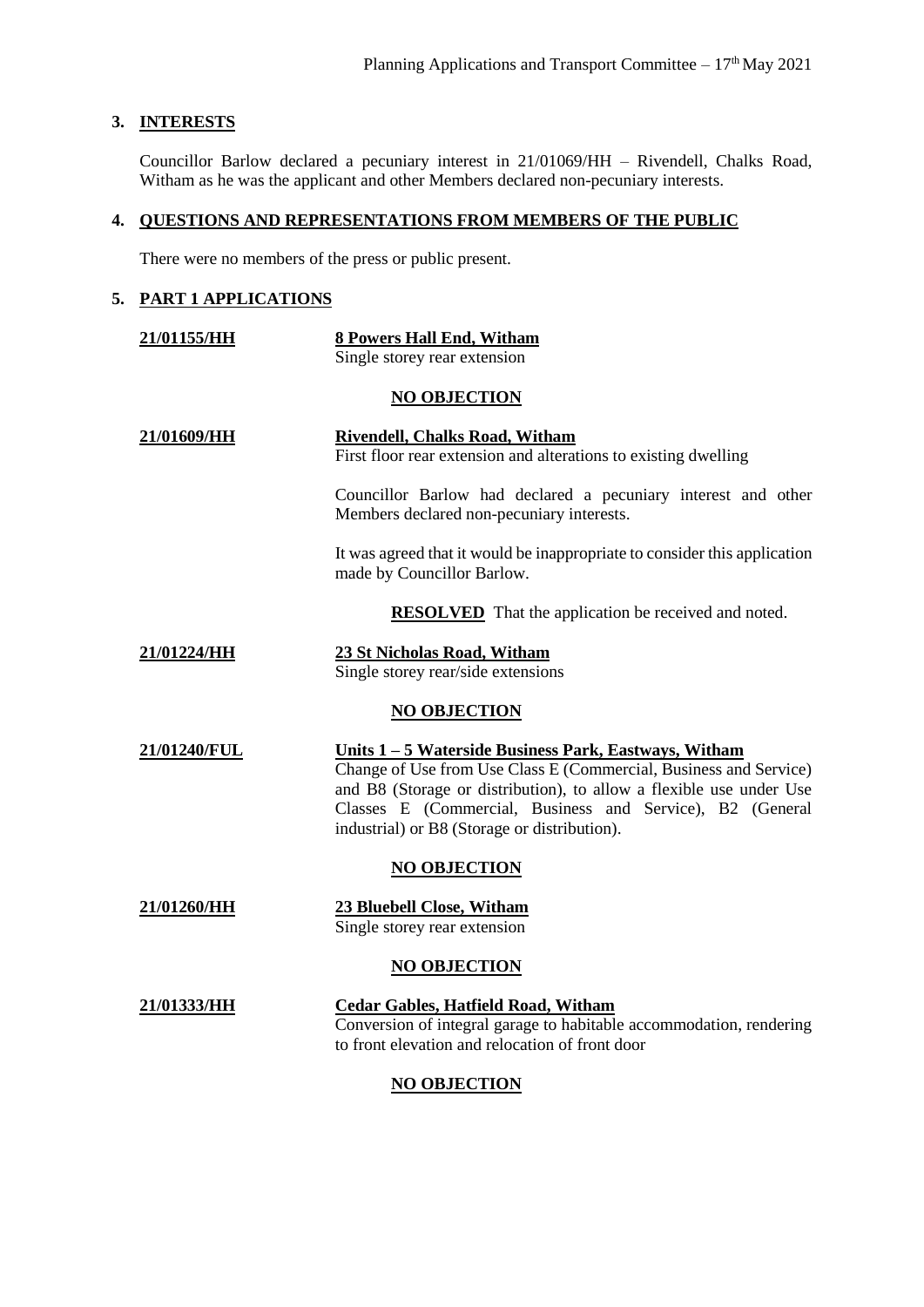#### **6. PART 2 APPLICATIONS**

|    | 21/01249/TPO         | <b>Old Ivy Chimneys, Hatfield Road, Witham</b><br>Notice of intent to carry out works to tree protected by Tree<br>Preservation Order 28/83 - T1 Mulberry - Fell and replace                                                                                                                                                |
|----|----------------------|-----------------------------------------------------------------------------------------------------------------------------------------------------------------------------------------------------------------------------------------------------------------------------------------------------------------------------|
|    |                      | Members were informed that the Tree Warden had made a site visit<br>and agreed that the tree should be felled and replaced with three larger<br>trees to create an avenue. He had suggested that a London Plane,<br>Norway Maple and a small leaved Lime be planted in November and<br>watered for at least the first year. |
|    |                      | <b>NO OBJECTION</b> to the tree being felled and replaced with<br>three mature trees - London Plane, Norway Maple and a small<br>leaved Lime, which should be planted in November and<br>watered for at least the first year and subject to the advice of<br>the District Council's Landscape Officer.                      |
|    | 21/01270/FUL         | <b>Dancing Dicks, Blunts Hall Road, Witham</b><br>Proposed domestic equestrian arena, erection of stables building,<br>provision of hardstanding and associated fencing and landscaping                                                                                                                                     |
|    |                      | Members agreed that this was an appropriate use of the land.                                                                                                                                                                                                                                                                |
|    |                      | <b>NO OBJECTION</b>                                                                                                                                                                                                                                                                                                         |
|    | 21/01307/HH          | 31 Armond Road, Witham, Essex<br>Erection of fencing to rear, side and front                                                                                                                                                                                                                                                |
|    |                      | Members were most concerned about this proposal which would have<br>an adverse impact on the street scene and on the amenities of adjoining<br>residential properties as well as setting a precedent.                                                                                                                       |
|    |                      | <b>RECOMMEND REFUSAL</b> on the grounds of adverse<br>impact on the street scene contrary to RLP25 and an<br>unacceptable impact on the amenities of adjoining residential<br>properties contrary to LPP 38d.                                                                                                               |
| 7. | <b>REVISED PLANS</b> |                                                                                                                                                                                                                                                                                                                             |
|    | 21/00318/FUL         | <b>Land rear of 59 Bridge Street, Witham</b><br>Erection of a single storey two bedroomed detached dwellinghouse                                                                                                                                                                                                            |
|    |                      | Members agreed that whilst this piece of land was derelict the narrow<br>access directly past someone's front door was inappropriate. The<br>comment was also made that the siting of the dwelling would be too<br>close to the neighbouring property and should be centrally sited.                                        |
|    |                      |                                                                                                                                                                                                                                                                                                                             |

**RECOMMEND REFUSAL** on the grounds of a poor narrow access directly past someone's front door and that the siting of any dwelling should be centrally sited away from the neighbouring property contrary to RLP2.

Councillor Livermore arrived whilst the above application was being considered.